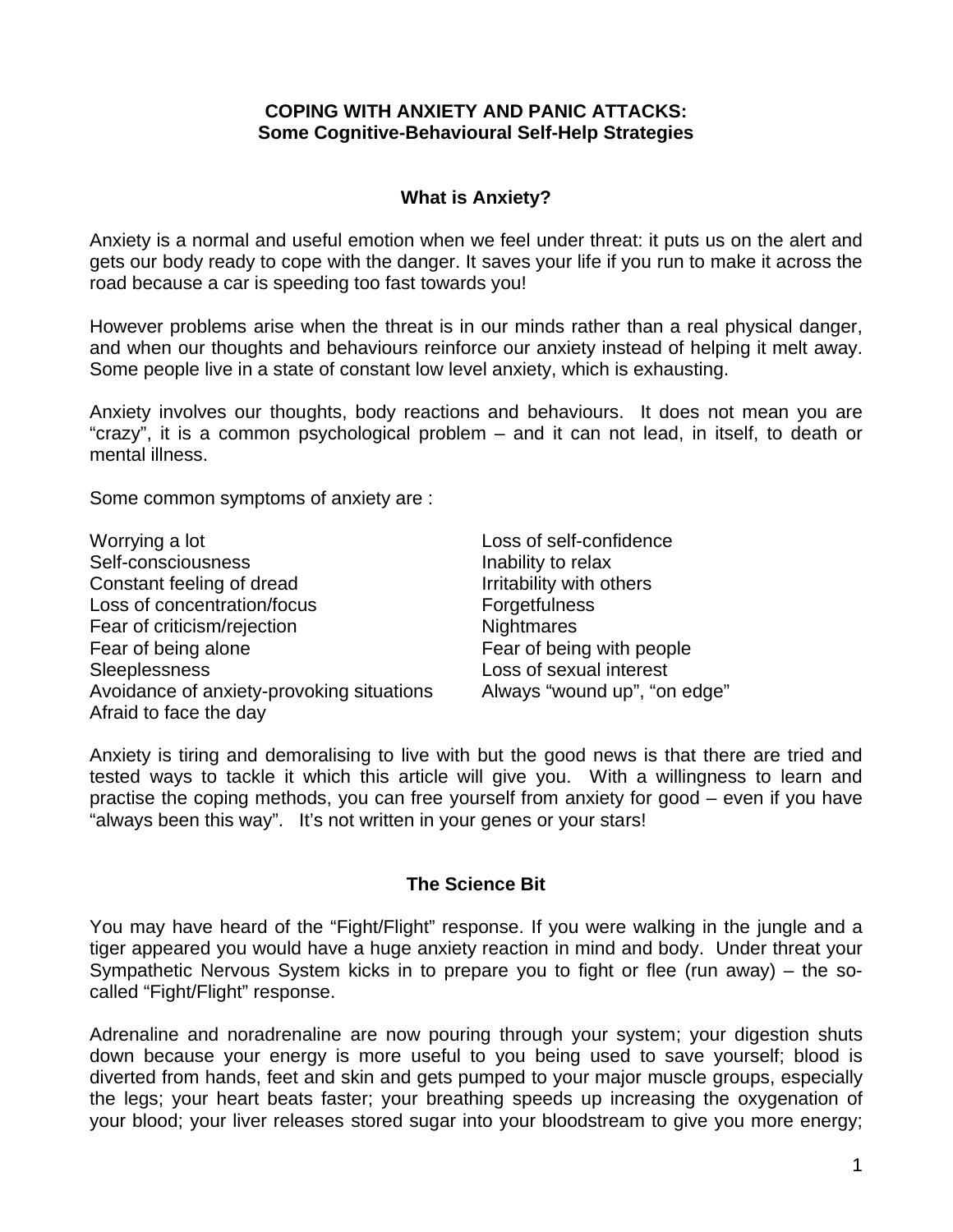you sweat more, your peripheral vision fades out as all your focus is on the threat factor, etc. Your body is now ready to fight or run away from the tiger.

In extreme (life-threatening or highly traumatic) situations, the body has a third option which is "freeze". Thankfully most people never experience it but if you have, remember that it is a natural, built-in evolutionary response and you couldn't help it – it happens when your anxiety level shoots up to sky-high. Following all the advice in this helpsheet should help you with the after-effects of such an experience.

Here are some of the physical sensations you may notice when you are anxious, or having a panic attack, which are a result of these rapid changes in your body, even when there are no tigers around!

| Palpitations/racing heart | Trembling            |
|---------------------------|----------------------|
| <b>Dizziness</b>          | Chest pains          |
| Hot/cold                  | <b>Nausea</b>        |
| Muscle pains              | Diarrhoea            |
| "Keyed up"                | Feeling of unreality |
| Visual disturbances       | Tension              |
| Dry mouth                 | Sweating             |

Weak knees Pins and needles Light-headed Short of breath Weak bladder Problems swallowing Stomach pains

These symptoms are very unpleasant but will eventually disappear on their own, with the help of the Parasympathetic Nervous System. The PNS is your built-in calming down mechanism. You can assist the P.N.S. to kick in more effectively and calm yourself down more quickly, with simple coping methods. If you don't assist it, it will kick in anyway, which is why panic attacks do eventually subside – but why not help it along if you can?

## **How to Combat Anxiety**

Anxiety is a vicious circle of anxious thoughts (T), anxiety sensations(S) and anxietymaintaining (even anxiety-increasing) behaviours (B).



In the cognitive-behavioural model, (and assuming no encounters with tigers) the origins of an anxious mood lie with thoughts – even thoughts that we are not aware of having! (This is why your experience might be that the first thing you notice is your heart thumping or your palms sweating but in fact your body is reacting to your mental anxiety, conscious or unconscious). Anxious thoughts will lead to anxiety reactions in the body, which are then reinforced by what we think, and what we do or fail to do behaviour-wise. An anxious person biting their nails and stressing can get stuck in a vicious circle. "Oh no I've got to do a presentation in front of twenty people tomorrow, I know I'm going to mess it up!" Such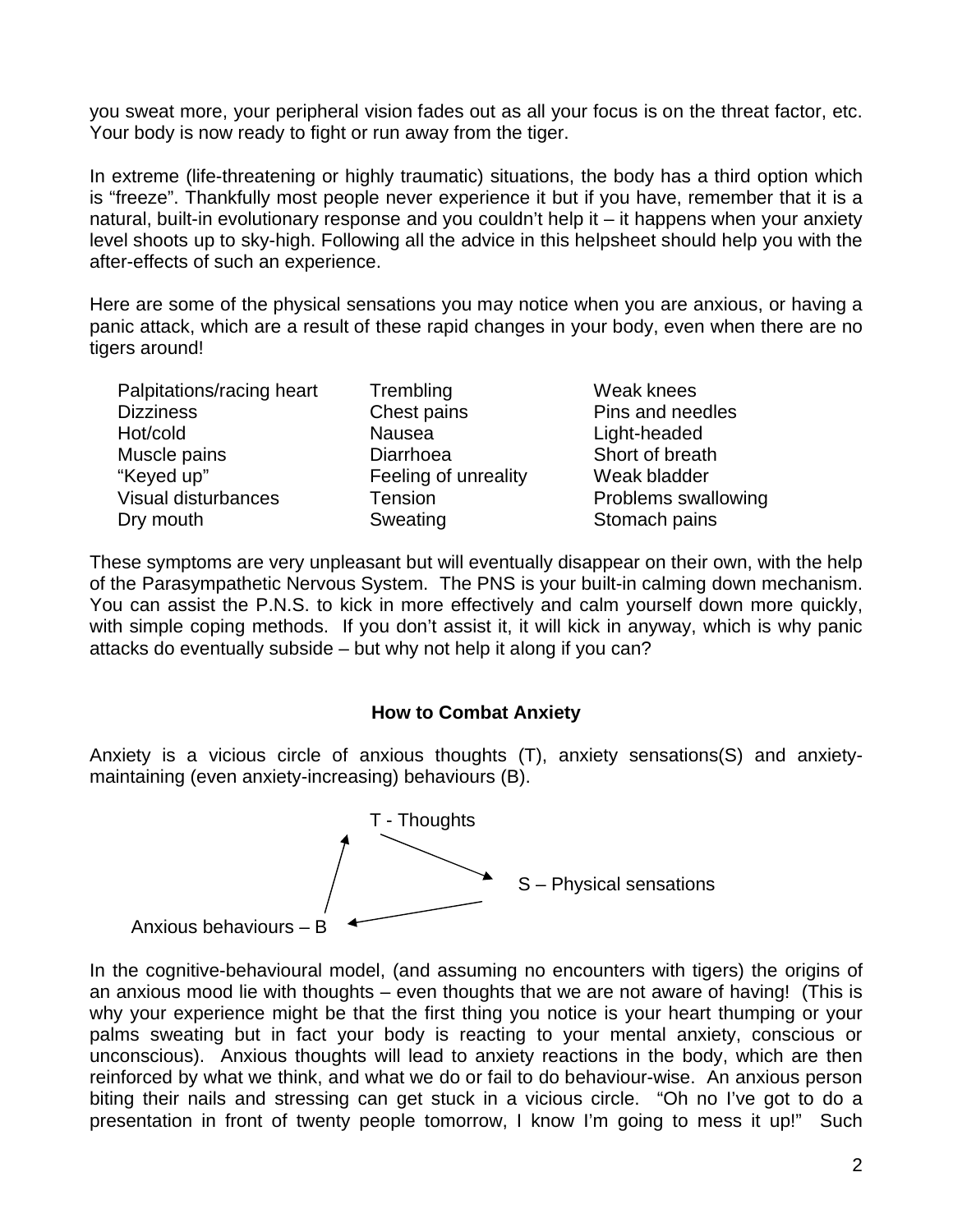thoughts can lead to shakiness, feeling hot and nauseous, made worse by pacing the room, putting off preparation of the presentation, drinking a fourth cup of coffee, leading to more panicky thoughts about how untogether you are!

To fight this vicious circle, you need to break into it on a Thoughts level, a physical Sensations level and a Behaviours level. Remember – **TSB**.

# **T** - Challenging your Anxious THOUGHTS

There are various common patterns of anxious thinking that you can spot and challenge:

- 1) All or Nothing Thinking : i.e. you're either "brilliant" at something or "rubbish" at it. If you make a mistake, you're "a total failure".
- 2) Overgeneralising : i.e. if you didn't get on with people at a party once, you tell yourself "I never get on with people at parties". "I always fluff it".
- 3) Crystal ball-gazing : i.e. assuming you can see into the future "I'll only get a Third and then I won't be able to find a decent job".
- 4) Ignoring the Positive, i.e. dismissing any success or good qualities you have, rationalising that they "don't count" for some reason – or not even noticing them in the first place. "Being a good mate isn't going to get me a decent job".
- 5) Mind-reading, i.e believing you know what others are or will be thinking "they think I'm stupid/useless/a prat"; "she'll think I'm really immature".
- 6) Catastrophising, i.e. immediately worrying about the worst case scenario if you have chest pains you worry that you're having a heart attack; if you've got a headache you worry that you've got a brain tumour.

## How to Challenge Such Thoughts

- a) Notice if they fall into one of the above patterns of anxious thinking. Be honest.
- b) Ask yourself what's the evidence to support this thought? And what's the evidence against it? What would be a fairer thing to be saying to myself?
- c) Ask yourself what are the chances of such and such happening? Force yourself to be realistic here. If you've been anxious for years but have never actually fainted from it, the chances are you're not going to start now.
- d) What would you say to your best friend if they came out with your thoughts? Now say that to yourself.
- e) Tell yourself that you CAN cope, you CAN handle it don't undermine yourself and don't underestimate your determination, resilience and ability to learn new coping skills. You are not weird or inadequate; you are simply coping with anxiety.

FIND A POSITIVE THOUGHT TO REPLACE EVERY ANXIOUS THOUGHT AND MAKE AN EFFORT TO BELIEVE IT!

# **S** - Calming Your Physical SENSATIONS

Essentially you are trying to stop anxiety symptoms escalating, and to reinforce your natural bodily calming-down mechanism (the P.N.S.). There are two simple and effective ways of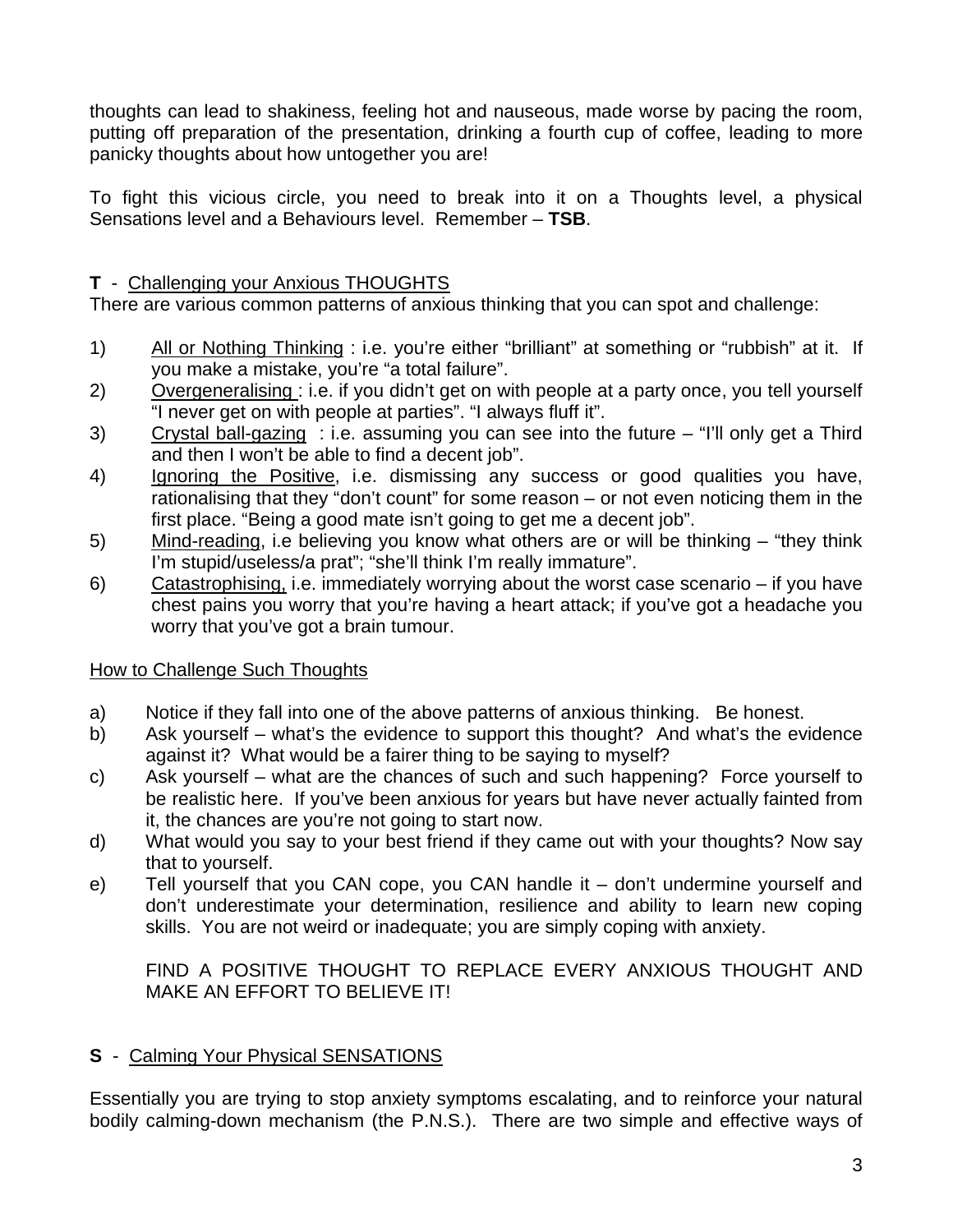intervening on a body level and they work even better done together: they are abdominal breathing, and relaxation.

## Abdominal Breathing

Whether you are generally in an anxious mood or especially if you are having a panic attack, the chances are that you are hyper-ventilating (breathing too quickly). This upsets the allimportant balance of oxygen and carbon dioxide in your blood, leading to some of the unpleasant symptoms of anxiety and panic already mentioned.

- 1) You need to SLOW DOWN your breathing. Aim for a maximum of 10-12 breaths per minute (time yourself) whenever you are at rest. Try to pause between breaths. Also try to breathe out for at least as long as you took to breathe in. If it helps, count 'in' for 5, 'out' for 8 and 'hold' for 2. You will also breathe more slowly if you breathe through your nose instead of through your mouth.
- 2) You need to breathe deeply, into your belly (abdomen), taking air steadily right down into the bottom of your lungs, so that your stomach pushes out. Anxious breathing tends to lift up the chest only  $-$  the air never gets further down the lungs and the diaphragm muscle doesn't move. It sits underneath your lungs. When air is taken all the way to the bottom of your lungs the diaphragm gets pushed down, which then pushes your stomach wall out. Look down and you'll see this happening! The diaphragm then helps you to expel all that air, squeezing it up right from the bottom of your lungs, as you breathe out. This is a much more efficient way of breathing, as well as helping to calm you down!
- 3) Try this exercise:

Put one hand lightly on your chest and one just above your belly-button. Take 10-15 slow deep breaths in a row and try to get your stomach moving in and out with your chest staying still, or very nearly still. This takes practice! Once you can keep your chest still, you can do "3-6-9" breaths. Imagine each of your lungs as a building with three floors that you are going to fill with air whilst counting to 9. Breathe in to three filling the top floor, into 6 filling the middle floor, and up to 9 filling the ground floor of both your lungs. (Your stomach should now be sticking out because all that air is forcing down the diaphragm muscle underneath your lungs). Now breathe out from 9 to 1 imagining that you are emptying first the top floor (9,8,7) then the middle floor (6,5,4) and finally the ground floor (3,2,1). Do this 4 more times.

Do this exercise 2-3 times a day until it feels easy and natural. The more you do it, the more likely it is that you will breathe more deeply at other times of the day when you're not even trying to. That is excellent for keeping your anxiety level down.

 Time your breaths per minute to check against your previous total. Hopefully you will have knocked off at least 3 breaths from when you started. Then put breathing and relaxation together in a simple way as follows: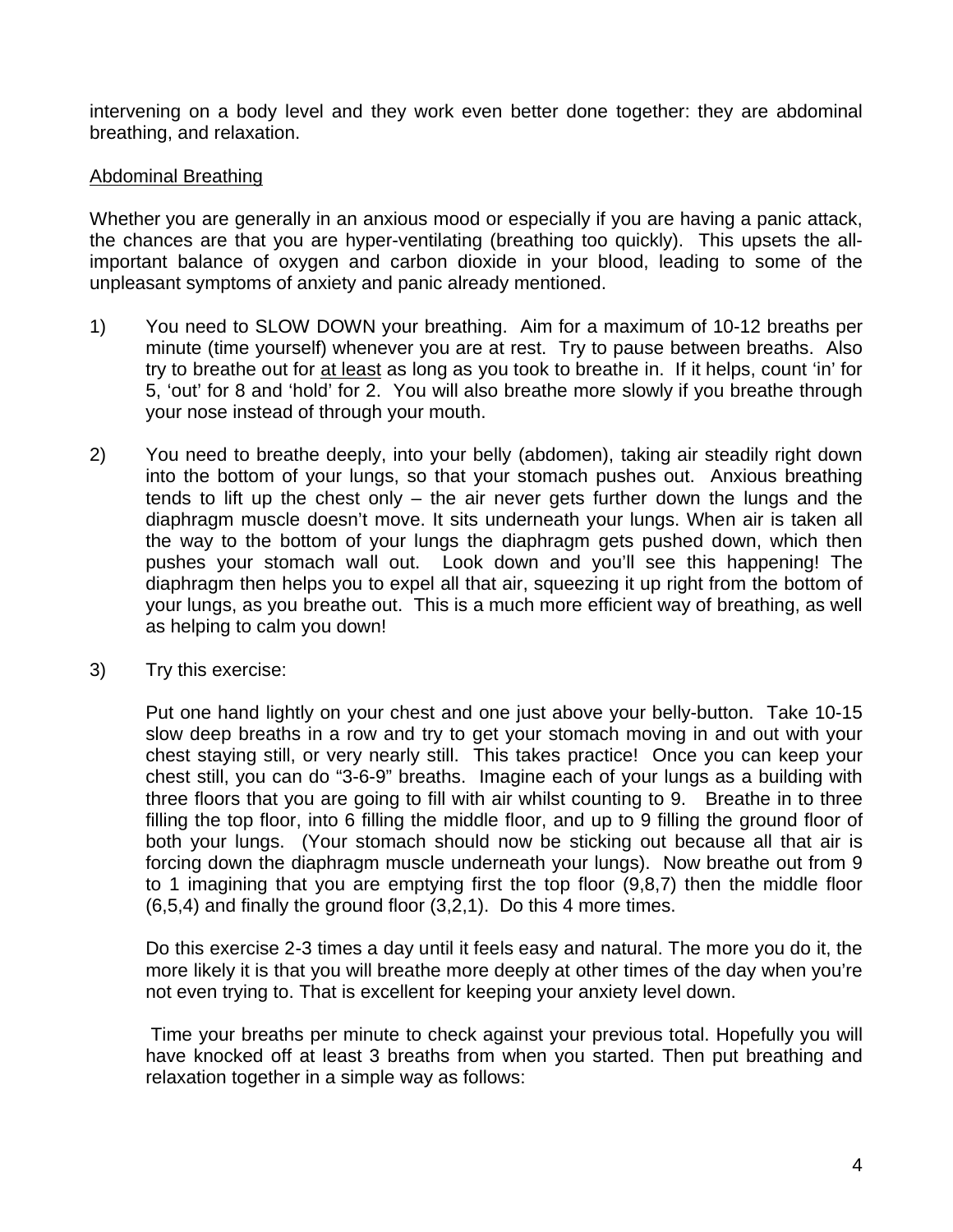4) Sit or lie down and allow yourself at least 10 minutes. Relax all parts of your body as much as possible (this will be much easier if you have been doing the progressive muscular relaxation procedure which follows). Now take 10 slow steady breaths, counting the in-breaths up to 10 and saying "relax" or "calming down" to yourself with each out-breath. So "one, relax, two, relax" and so on. When you get to 10, count back down to 1. Repeat. Some people like to visualise the numbers and the word "relax" to keep them focused.

Thoughts will probably distract you at first but persevere and your concentration will improve. If you can do this twice a day, every day (even on good days) you should notice an overall reduction in your anxiety level within a week or so.

#### Progressive Muscular Relaxation

Twenty minutes to half an hour of progressive muscular relaxation every day is also a great way to reduce anxiety and stress. It is body based and you use your breath too, so it really absorbs your attention (giving your mind a rest). Here's how:

- 1) Sit or lie down wherever you can be undisturbed, warm and comfortable. Bed is fine in fact some people do this to help them sleep.
- 2) Let your breathing settle into a slow, steady rhythm. Beware of your tummy rising and falling, but don't make an effort to breathe really deeply – when you're relaxed you naturally take less full breaths. Allow yourself to pause comfortably in between breaths.
- 3) You are now going to tense and relax various bits of your body in tune with your breath. Keep your breathing the same throughout. Try not to hold your breath! The in-breaths are for tensing/clenching muscles and out-breaths are for relaxing those same muscles. Practise using your hand: breathe in whilst clenching your fist; as you breathe out relax your hand as much as you can. Repeat. Try to get a good contrast between tense, hard fist and relaxed, soft hand.
- 4) Apply this to the rest of your body, starting with your feet (scrunch them up), moving to calves, knees and thighs (stiffen the whole of your legs), to buttocks and pelvic floor, to stomach (pull right in or push right out), to chest (push up and out), shoulders (hunch up to your ears) to arms and hands (stiffen arms and clench fists) to your face (scrunch up every tiny muscle you can find). Don't forget to relax after each tensing up! REPEAT EACH TENSE-AND-RELAX TWICE AT LEAST. Each one takes the time of your in breath followed by out breath.
- 5) Now check through your whole body for any bits that are still not totally relaxed, and if there are any, do them again. In particular check your stomach, neck and shoulders, and face.
- 6) When you are feeling completely floppy and heavy, keep breathing slowly and let go into it. Enjoy feeling at peace and completely relaxed for as long as you have time!

## **Tips**

a) With this exercise, practice improves your ability to remember the routine, pull it all together and eventually your body is programmed to relax more quickly.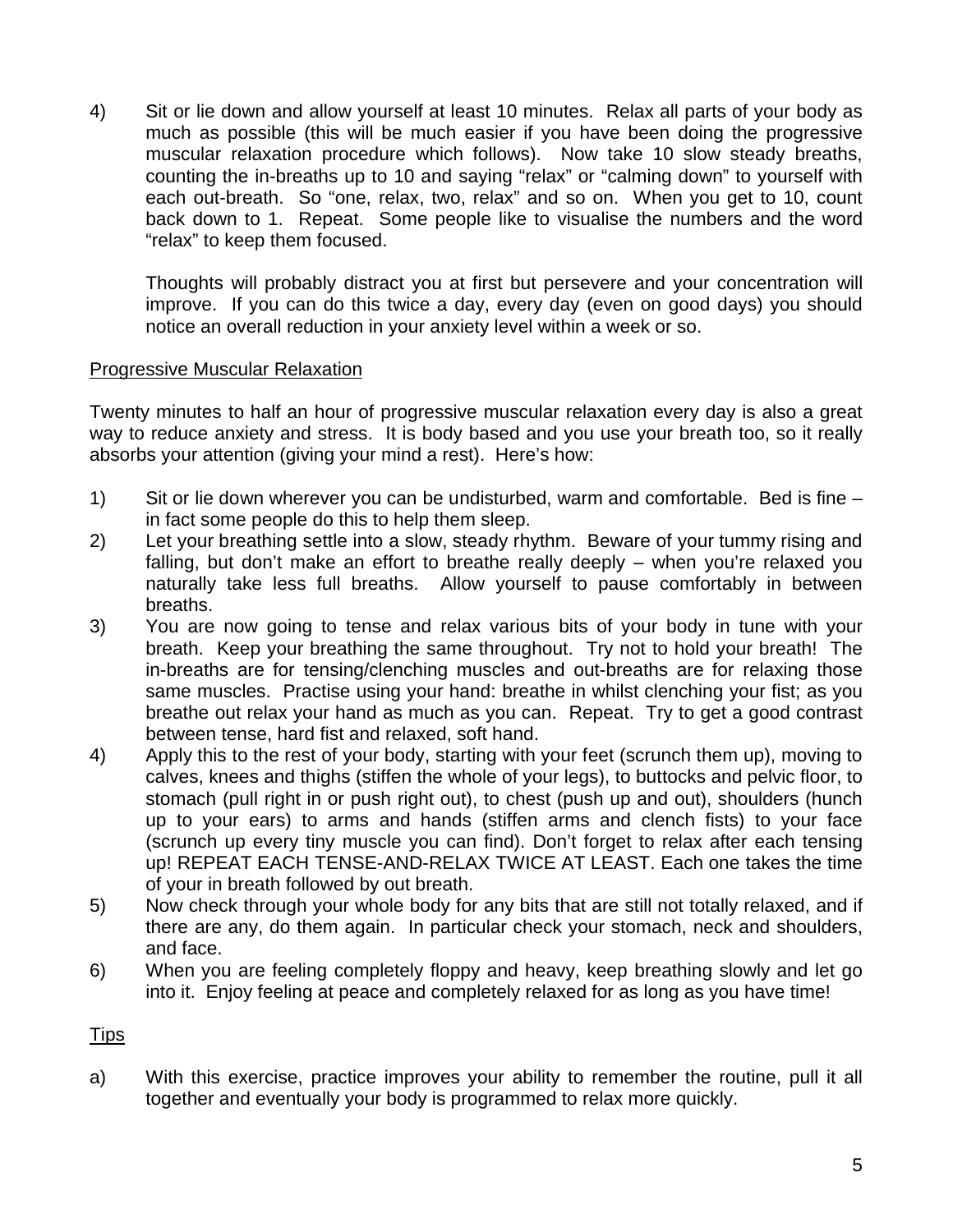- b) Don't worry about "overlap" with the different parts you are tensing. It is pretty impossible to clench your buttocks but not your thighs or your arms but not your shoulders! Extra goes will help to release the residual tension.
- c) Try saying things to yourself with the out-breaths like "relax" , "release", "soft", "loose", "heavy" etc.
- d) When you relax your face, check your forehead, jaw, lips and tongue, and eyelids for tension.
- e) Soft calming music in the background helps your brain to get the message.
- **NOTE:** For a small minority of people, physical relaxation seems to actually make their anxiety worse. So if you try it and you feel panicky at the end, you may be one of those people. Recommended for you is the tensing bit but not doing the releasing bit. Feel your muscles tightening and bracing, stop and then tense again. Or you could do sit-ups or push-ups, and/or push your feet or your back against a wall to feel your leg muscles working. Lifting weights is also good. Don't over-exert yourself and if you are uncertain how to perform these exercises correctly, seek professional advice. You may still benefit hugely from the deep breathing though!

## **B** - Challenging Your BEHAVIOURS

Here is a list of behaviours that either maintain or worsen anxiety – do you recognise yourself?

| Drinking more alcohol                                                                 | Pacing/fidgeting                                          | Avoiding being alone                                       |
|---------------------------------------------------------------------------------------|-----------------------------------------------------------|------------------------------------------------------------|
| Smoking more                                                                          | Driving aggressively                                      | Avoiding people                                            |
| Avoiding situations,                                                                  | Spending too much money                                   | Eating badly                                               |
| e.g. parties, seminars<br>Procrastinating<br>Drinking too much coffee/<br>cola drinks | Not prioritising sleep<br>Doing several things at<br>once | (junk food)<br>Not exercising<br>Working too many<br>hours |
| Bottling up feelings                                                                  | Taking stimulant drugs                                    | <b>Criticising yourself</b>                                |
| Not finishing anything                                                                | Not eating regularly                                      | Biting your nails etc.                                     |

A lot of people do six or seven of these things continuously! If that's you, take two or three constructive steps at a time, starting with steps that you believe you can succeed in. Choose from the following categories:

Anxious people can be de-stressed by:

1) A Healthier Lifestyle. Eat regularly, including breakfast (even if it's only a banana) to keep blood sugar levels steady. Avoid junk food and lots of sugary/fatty snacks. Limit alcohol and caffeine intake (that includes Coke/Pepsi) so your body doesn't have to cope with the stimulation-come down seesaw. Reduce or better still stop smoking (it feels calming but physiologically puts your body into a stressed state). Get a balance of work, play and rest time and try to keep regular sleep hours (see below for rectifying insomnia). Build at least 20-30 minutes of moderate exercise per day into your life –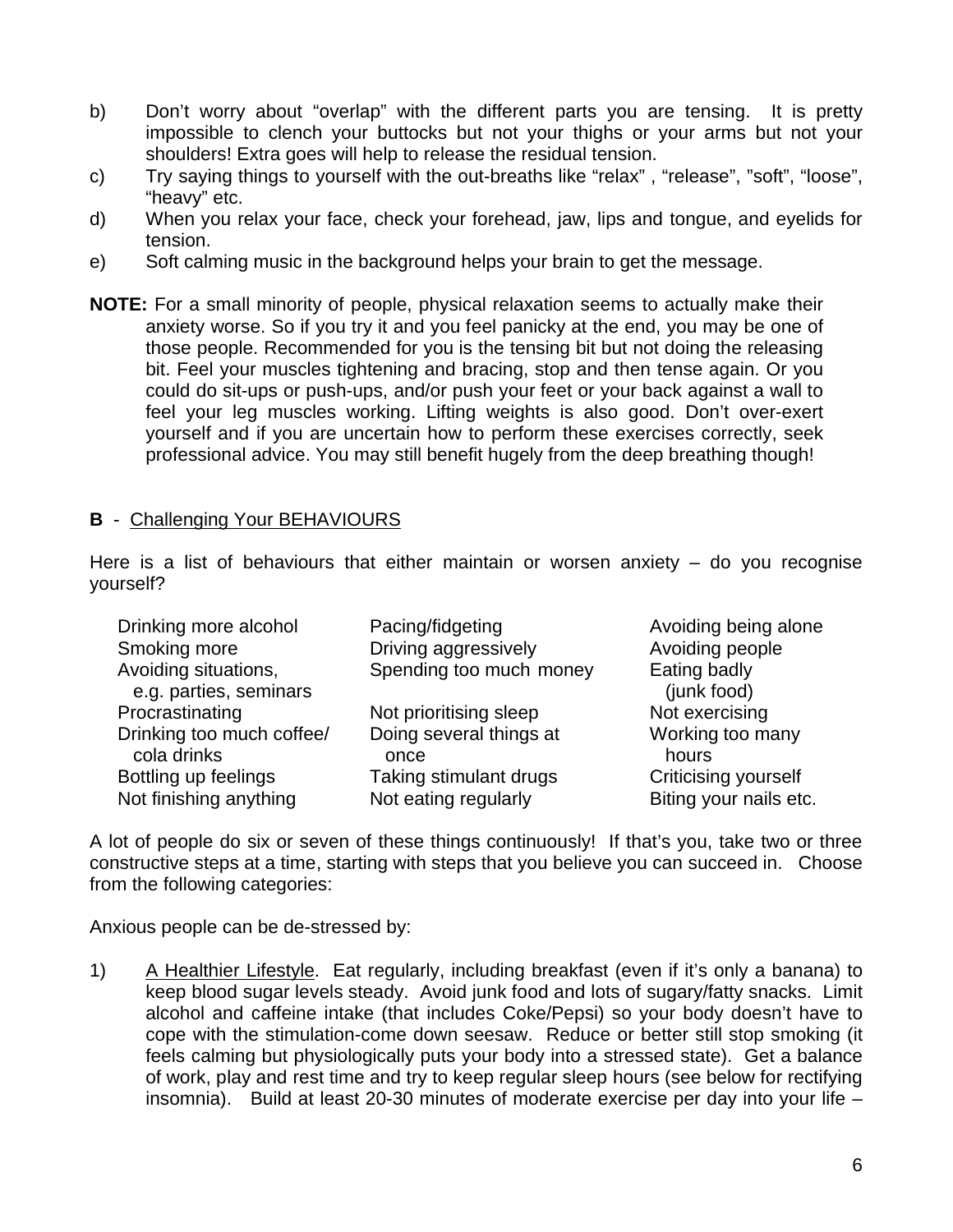even if it's just walking briskly round the block. You probably know all this stuff already. Just do it  $-$  it really does help!

- 2) Time and Resources Management. Plan ahead. Allocate time for work and recreation – don't procrastinate and then have to do loads in a mad rush just before a deadline. Prioritise – and don't use prioritising to completely avoid the necessary but boring stuff. Build it in, in small doses. Be realistic about your time available and try to finish one thing before moving on to the next. Don't over-commit yourself – you don't have to be Superman/woman to be an OK person. Live according to your means because big debts are anxiety-provoking millstones (we're talking credit cards especially). If you are in money trouble, acknowledge it and seek advice – SSS would be a good first port of call.
- 3) Emotional Support and Release. Don't bottle up your feelings; pent-up emotions feed anxiety, even emotions like anger and sadness. Talk to friends, family, anyone else you trust, a counsellor. Isolating yourself will not help. Nor will constant ruminating in your own mind on everything you're scared of or miserable about, with no answers and no end point. Try to let yourself cry when you feel the need and if you're angry but there's no one to vent to, lift weights, go for a long stomping walk, clean the kitchen and bathroom or dig the garden. Some people shut themselves in their car for a good scream. Others beat up their bed or smash eggs into the bath! Anything that does not hurt you or others is fine; and doing these things as well as telling others how you are feeling is fine.

Expressing your feelings is important, and afterwards so is identifying what you need from something, someone or some others. Use your support network and use others' encouragement to request or make the changes that would help you. If you haven't got a good support network, devote time and attention to building one up (this may take a few months but will be worth it). You can also be a best friend to yourself though: don't criticise yourself for your feelings, take yourself through a problemsolving process with pen and paper, and set goals with realistic time targets. Ask yourself "if my best friend was in this state, what would I be saying to him/her?" and say those things to you.

4) Facing Up to Difficult Situations. If your anxiety is tied to particular situations such as giving presentations or going out on dates, the only way you can learn to deal with these is not by avoiding them but by gradually facing up to them. If you avoid doing something because you're anxious about it, you're going to feel even more anxious next time it presents itself because you've given yourself "evidence" that you "can't cope with it". You can! The key is in the preparation which is all about anxiety management. Build up to the situation by imagining it in your head, and when you notice yourself feeling anxious "freeze-frame" and do some breathing exercises and physical relaxation. Then keep on imagining it (still breathing calmly) and unfold the whole scenario, freeze-framing when necessary, seeing yourself coping with the fear and getting through successfully. If you do this regularly and boost it by positive, confident thoughts ("I know I can cope with my fear", "I can treat this as a challenge and do well" etc.) you will eventually desensitise yourself so that you don't feel anxious as you rehearse the scenario in your mind.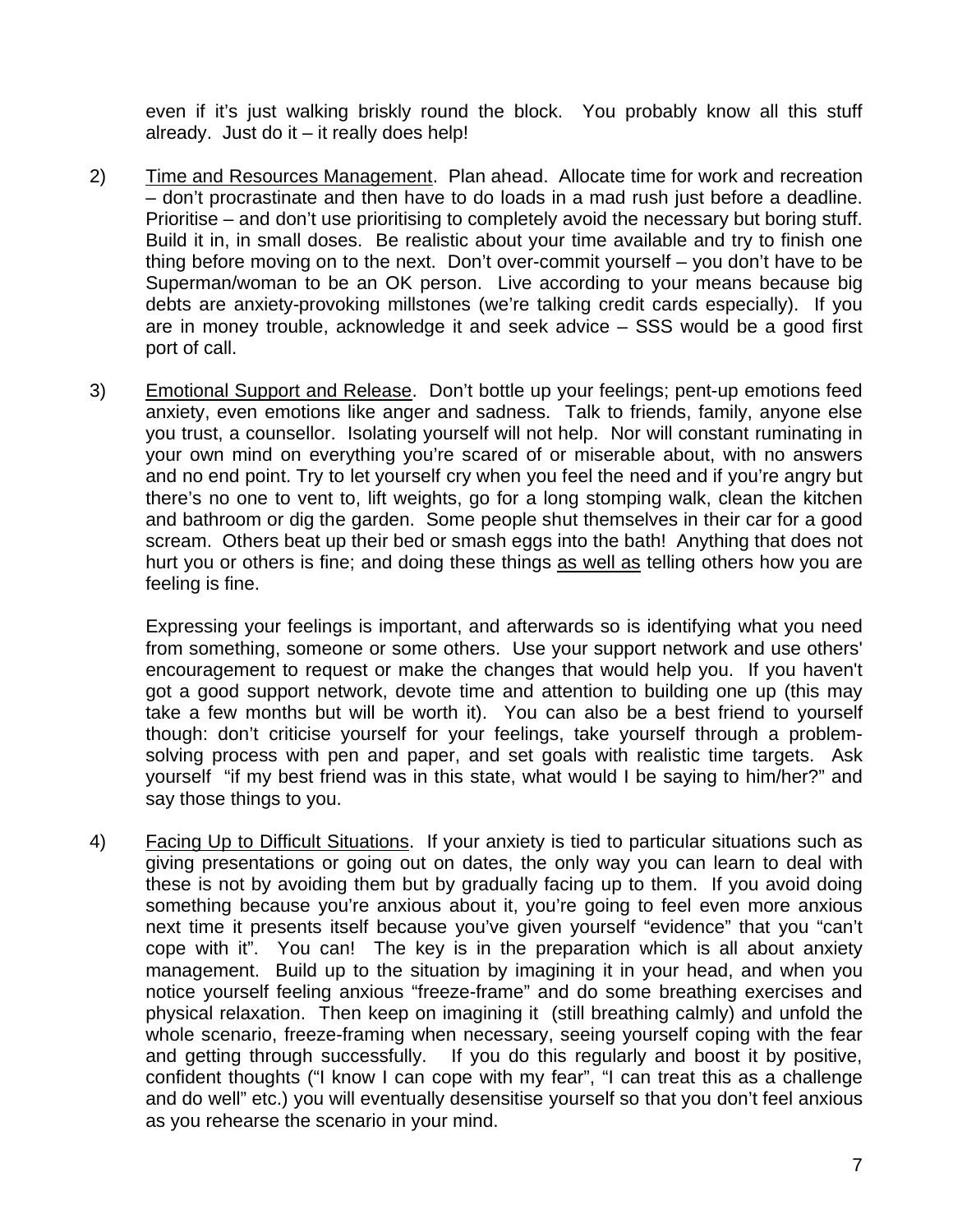Now is the time to tackle the real-life situation – armed with positive thoughts and physical coping strategies – having prepared once more by doing a visualisation of yourself coping well with the difficult situation shortly before you enter it.

Remember in most difficult situations you can do your calming breaths and relax your body, in front of people or by going to the toilet/outside/into a quiet room. You can reduce your anxiety "on the job"! It's amazing that others around you won't notice, but they won't.

Pat yourself on the back afterwards for getting through it and praise yourself for what you did well. Maybe it was still difficult, but you do know how to tackle it now and practice makes perfect. Repeated exposure to the situation is the ONLY way you'll learn to take it in your stride. If you did leave and not go back into the situation, don't give yourself a hard time but concentrate on preparing really well for the next time.

We have now tackled the TSB (Thoughts, Sensations, Behaviours) that feed anxiety. Make these coping strategies a part of your everyday life and you will be rewarded by a noticeable reduction in your anxiety levels, whether you are permanently or only sometimes anxious.

## **Dealing with Panic Attacks**

Panic attacks are extremely unpleasant but not dangerous. They can occur when you are in a dreaded situation, or when you are just sitting at the kitchen table, or even when you're asleep! The best tactic is to try to head it off when you feel yourself starting to get panicky, by

- a) Distracting your attention (talking to someone, counting backwards in 3's from 50, naming some football teams, noticing every tiny detail of your fingernails, doing the crossword, counting all the red cars that pass etc.)
- b) Positive, reassuring thoughts: "This is only anxiety", "I know how to make this feeling go", "I am stronger than my anxiety," etc.
- c) Taking the time to take a few long, slow deep breaths whilst consciously relaxing your whole body.
- d) Doing something comforting ask for a hug, or a back rub, or have a bubble bath.
- e) Talking directly to the panic, getting annoyed with it: "not you again! You can just forget it, I'm not having this, you're not winning, now just go away" (or words to that effect).

However, if you don't catch it until you are really in it, you need to face up to it and focus all your attention on reducing your panic, rather than trying to carry on writing or shopping or chatting or whatever.

1) If you are in one of your "anxiety-provoking situations" try to calm down on the spot. If this is not possible, retreat from the situation until you have controlled your panic. Then immediately go back – this is very important, even if you don't carry on in the way that you had planned. If you just leave, you will have "run away" in your mind and this could set up an avoidance pattern.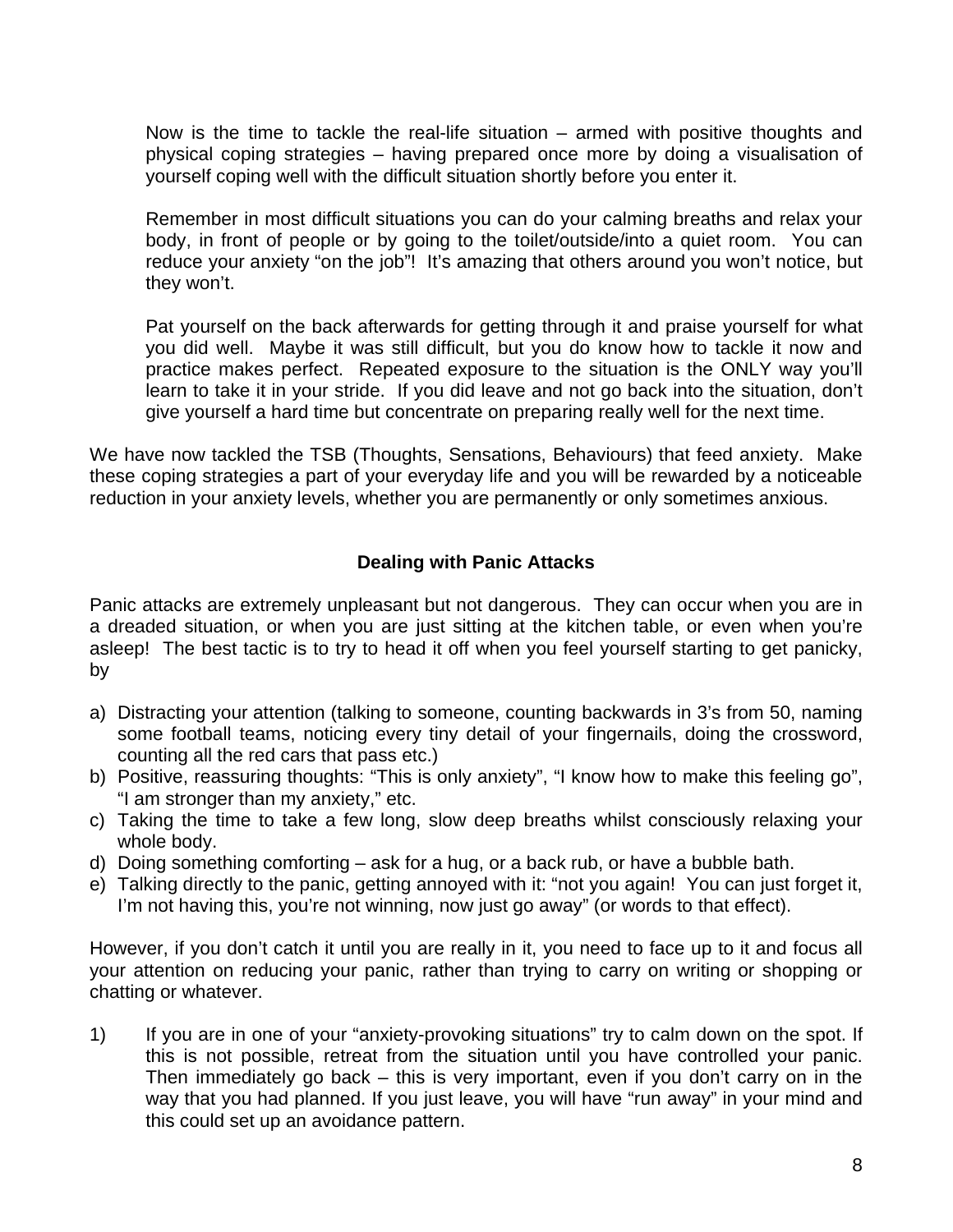- 2) If you are with someone you trust, tell them what is happening to you. Get a hug if it helps.
- 3) Don't freeze on the spot walk around a bit to discharge the energy of the panic. You can do this even with "jelly legs".
- 4) Don't gulp air breathe slowly through your nose and make sure you breathe out for as long as you breathe in. Even better, do "7-11" breathing.
- 5) If you're feeling light-headed, try cupping your hands over your nose and mouth as you breathe. This will make you breathe in extra carbon dioxide, which helps.
- 6) Observe all the panic symptoms you are experiencing and explain them to yourself as the body's anxiety reactions, e.g. "these chest pains are because my chest wall muscles are tensed up"; "this nausea is because my digestive system is shutting down temporarily"; "I'm dizzy because panic leads to constriction of the arteries to my brain". If you have read any books about anxiety you will be able to understand every single sensation. Challenge any catastrophising thoughts you have!
- 7) Think positive, coping thoughts to yourself: "I know I can deal with this panic"; "This isn't going to stop me"; "I know exactly what to do"; "I'm going to relax my body and get through this".
- 8) Try to do simple breathing exercises whilst relaxing all your muscles.
- 9) Notice your physical environment. Ground yourself as you wait for the panic to subside by describing your surroundings to yourself in your mind.
- 10) Allow plenty of time to feel calmer up to 20-30 minutes if you have had a severe panic attack. Don't panic more because you are not back to normal after 5 minutes! Your body is doing its best and you are helping it but coming through a panic attack takes time.
- Note: If you have panic attacks but don't think of yourself as an anxious person, try all the anxiety management methods outlined in this article anyway. Panic attacks don't come along for no reason – you could even be anxious about something positive in your life like a new relationship or moving house.

## **Coping with Insomnia**

There are certain fairly obvious steps you can take that you may or may not have already tried, such as not drinking coffee after 4.00pm; avoiding or reducing your alcohol intake at night; not eating big meals at night; changing the temperature of the room; wearing ear-plugs if noise is a factor; sleeping separately from your partner for a while if they keep you awake; having a hot milky drink before you go to bed. Some people prefer camomile or other "night-time" herbal teas or herbal sleeping tablets. Experiment with all these measures and if you are still restless try the following:

- 1) Always go to bed and get up at regular times, even if you're tired in the morning. If you're a late riser, try getting up earlier on a regular basis. Never nap in the day.
- 2) If you are still awake after 20-30 minutes in bed, get back up and do something restful until you feel really sleepy. Only then return to bed. Repeat if necessary.
- 3) Try to "wind down" after 8.00 9.00pm. Aim for a long, gentle slide towards your night's sleep. If you have to do academic work, allow an hour at least between